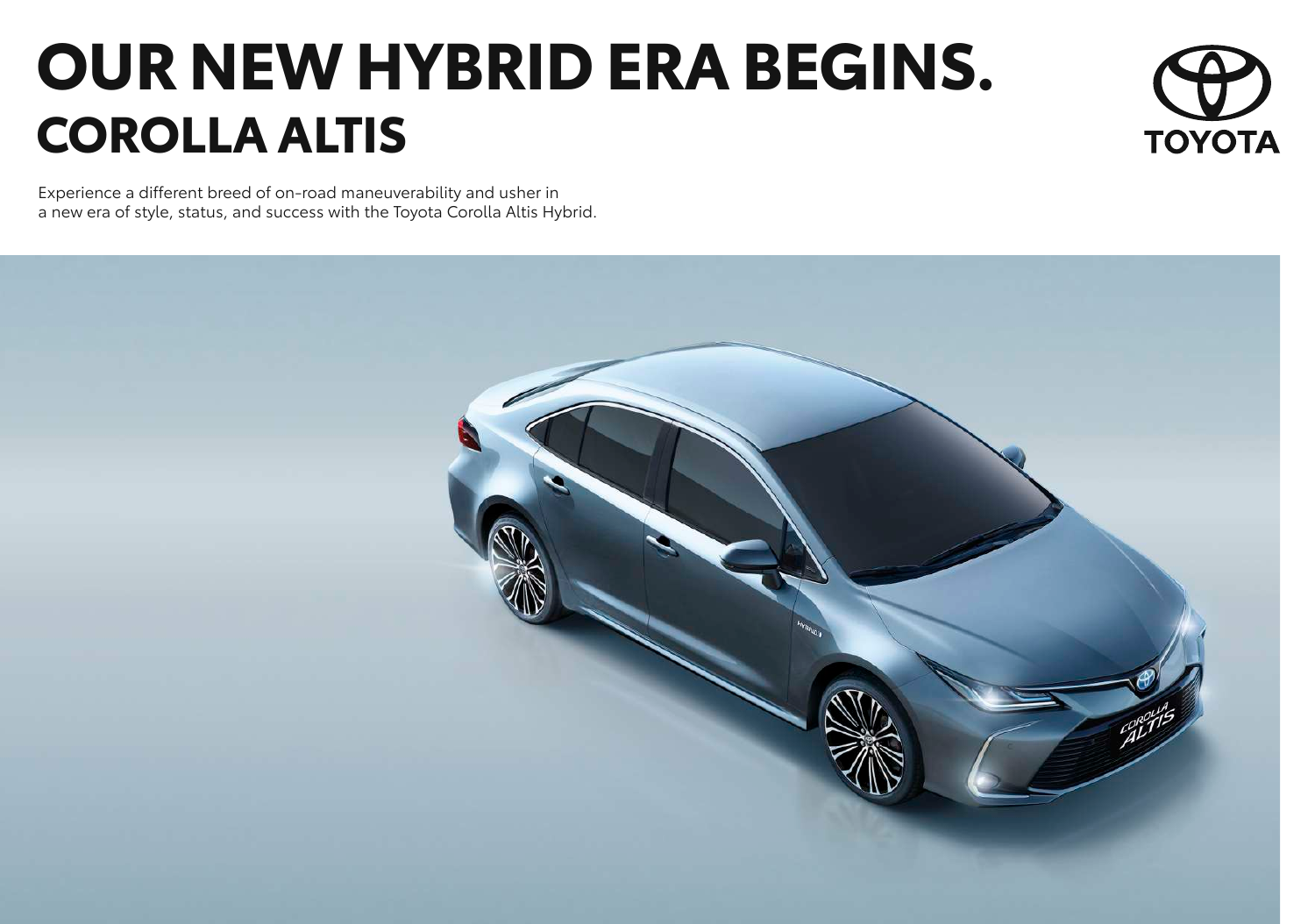



Toyota gives you the full benefit of advanced Hybrid Technology: seamlessly combining an efficient gasoline engine and a high-output electric motor that self-charges for **maximum fuel mileage.**





**REGENERATIVE BRAKING** The motor generator recovers the kinetic energy from braking which recharges the hybrid battery.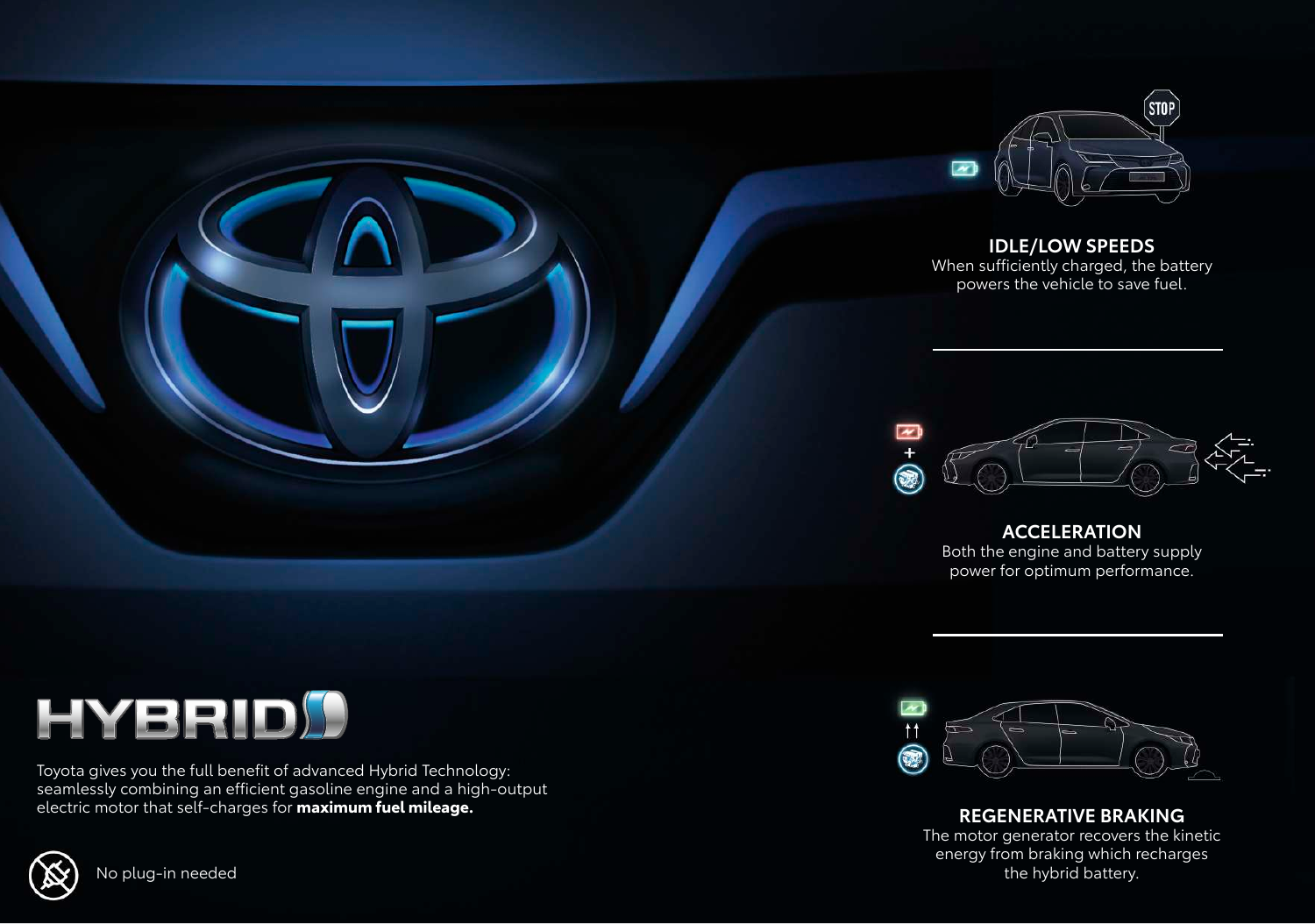

DISCLAIMER: Hybrid electric vehicle system representation only.



#### **TRANSMISSION**

The Continuous Variable Transmission (CVT) complements the 1.8L engine providing better performance in conjunction with the electronically controlled throttle. This gives you higher levels of drivability in terms of improved responsiveness, smoothness and quietness of your ride, and better fuel efficiency.

### **1.8L ENGINE**

A 1.8L inline-four engine with Atkinson cycle exclusively designed for the hybrid system which achieves excellent fuel efficiency with a lightweight and compact design.

## **EV MODE**

EV Mode is a hybrid-exclusive driving mode that solely uses the vehicle's battery as its source of power. Utilizing this feature produces less emission and results to better fuel consumption.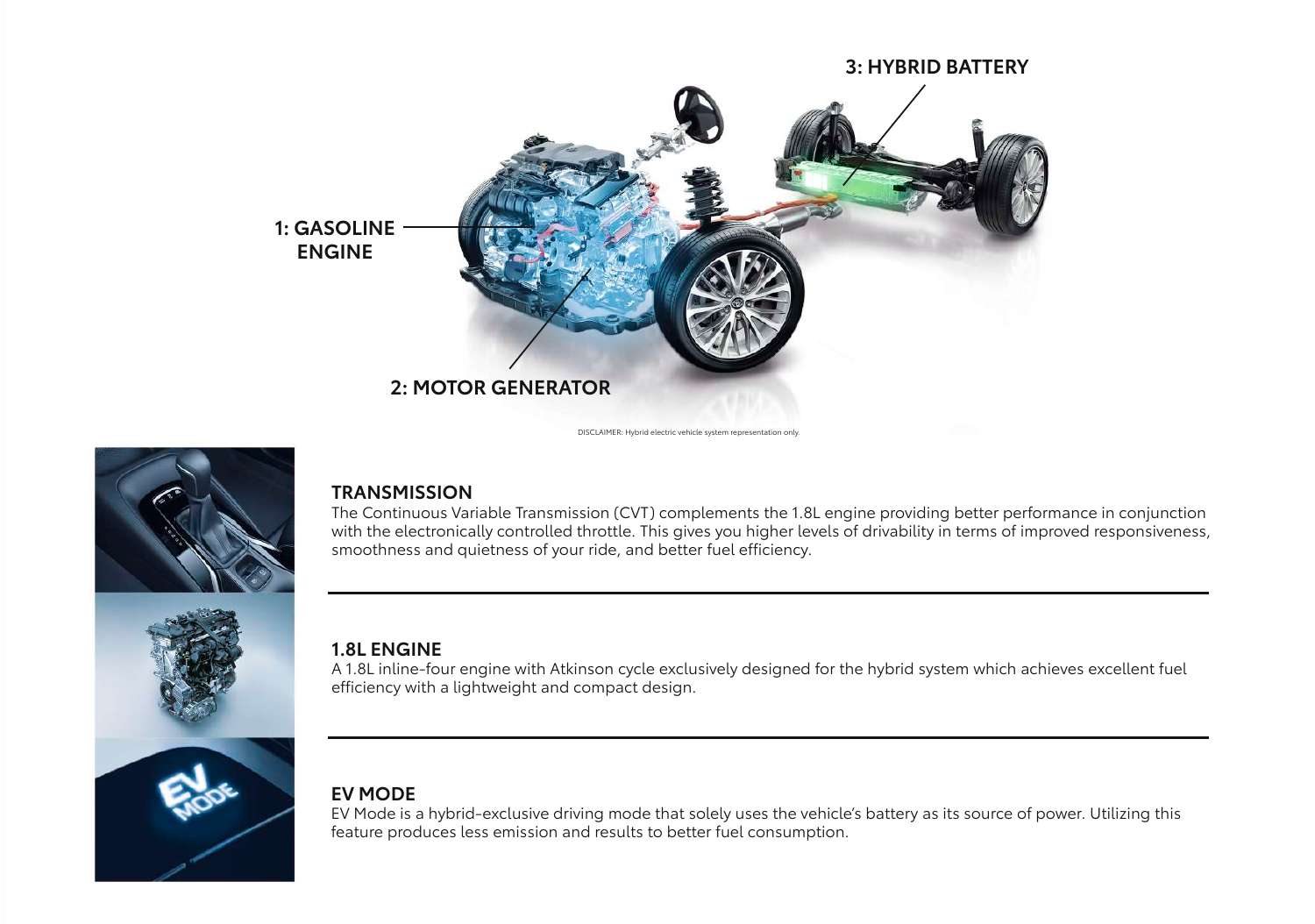#### **VISIBILITY**

A combination of key redesign points was made to hugely improve your visibility of the road and your surroundings, while greatly enhancing the overall safety of the passengers and other road users.

#### **STABILITY**

One inevitably deals with momentum when taking on tight curves especially when driving at high speeds. But with the Altis' agility comes stability. The Altis is equipped with features to keep the vehicle's balance, resulting in a more comfortable, predictably stable ride.

#### **AGILITY**

Having a lower center of gravity contributes to better on-road grip. With an addition of streamlined features, the Altis rewards you with agility that's ahead of its class.



The Toyota New Global Architecture or TNGA is one of our latest technologies which stands by **our commitment of making ever-better cars.** The Corolla Altis marks Toyota's next generation of platform in the pursuit of innovation to help achieve optimum drivability for customers in terms of agility, visibility, and stability.

**British** 

 $-12.2$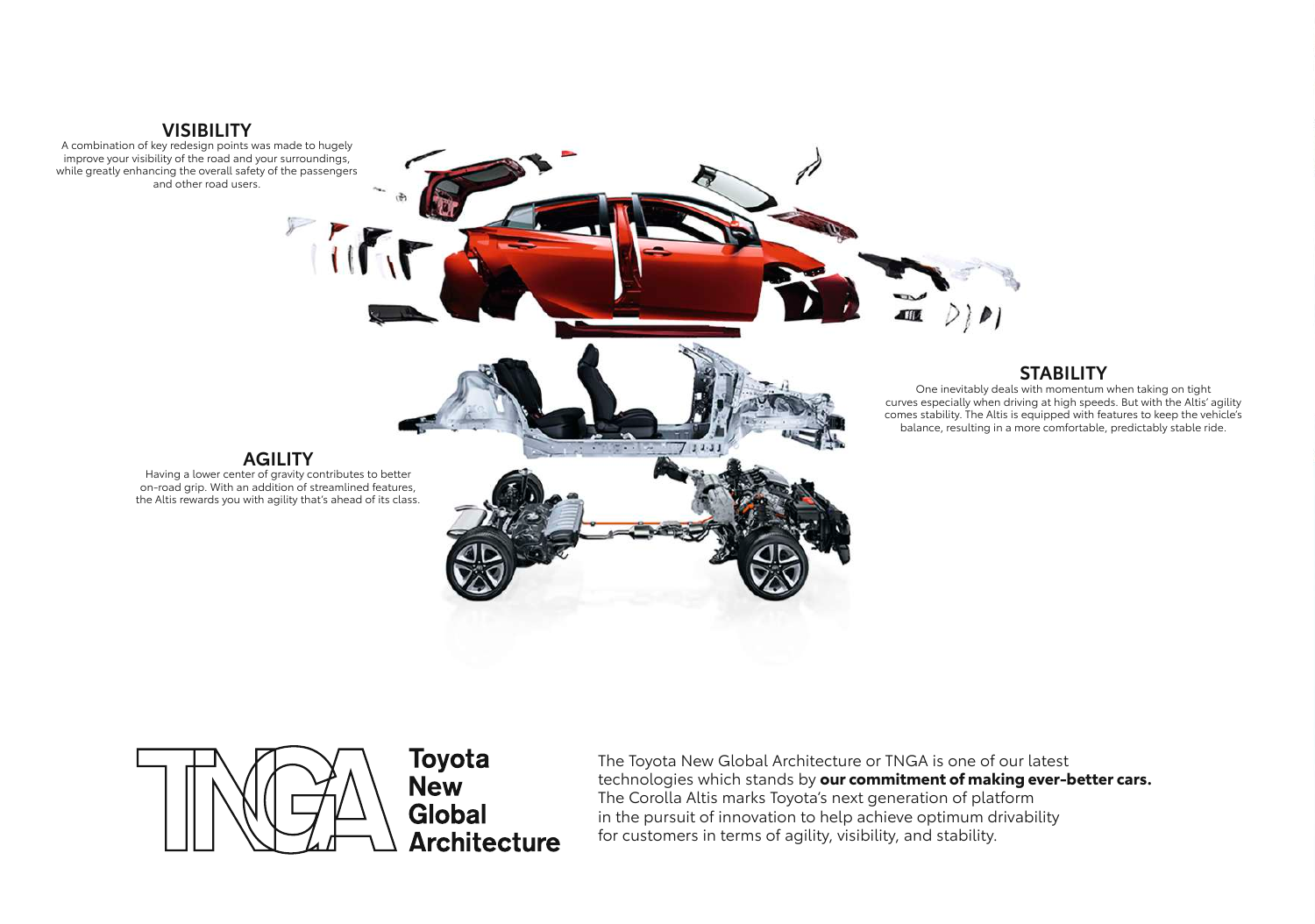

**BETTER VISIBILITY**<br>For greater sight of the road, certain parts of the vehicle were modified — thinner front pillars and instrument panel, taller windows, and repositioned side mirrors to reduce blind spots and maximize the driver's visibility.

**LOWER BELT LINE**

# **CIRCULAR BODY STRUCTURE** Overall cabin structure is redesigned with a strengthened ring

structure for maximum stability. The flexing movements are also reduced to make the car more fun to drive.

COROLLA<br>ALTIS



COROLLA

 $\Theta$ 

 $\bigoplus$ 

55

# **DOUBLE WISHBONE SUSPENSION** Reduction of pitch and roll enables precise handling and agility,

and lower center of gravity – resulting in a more comfortable ride.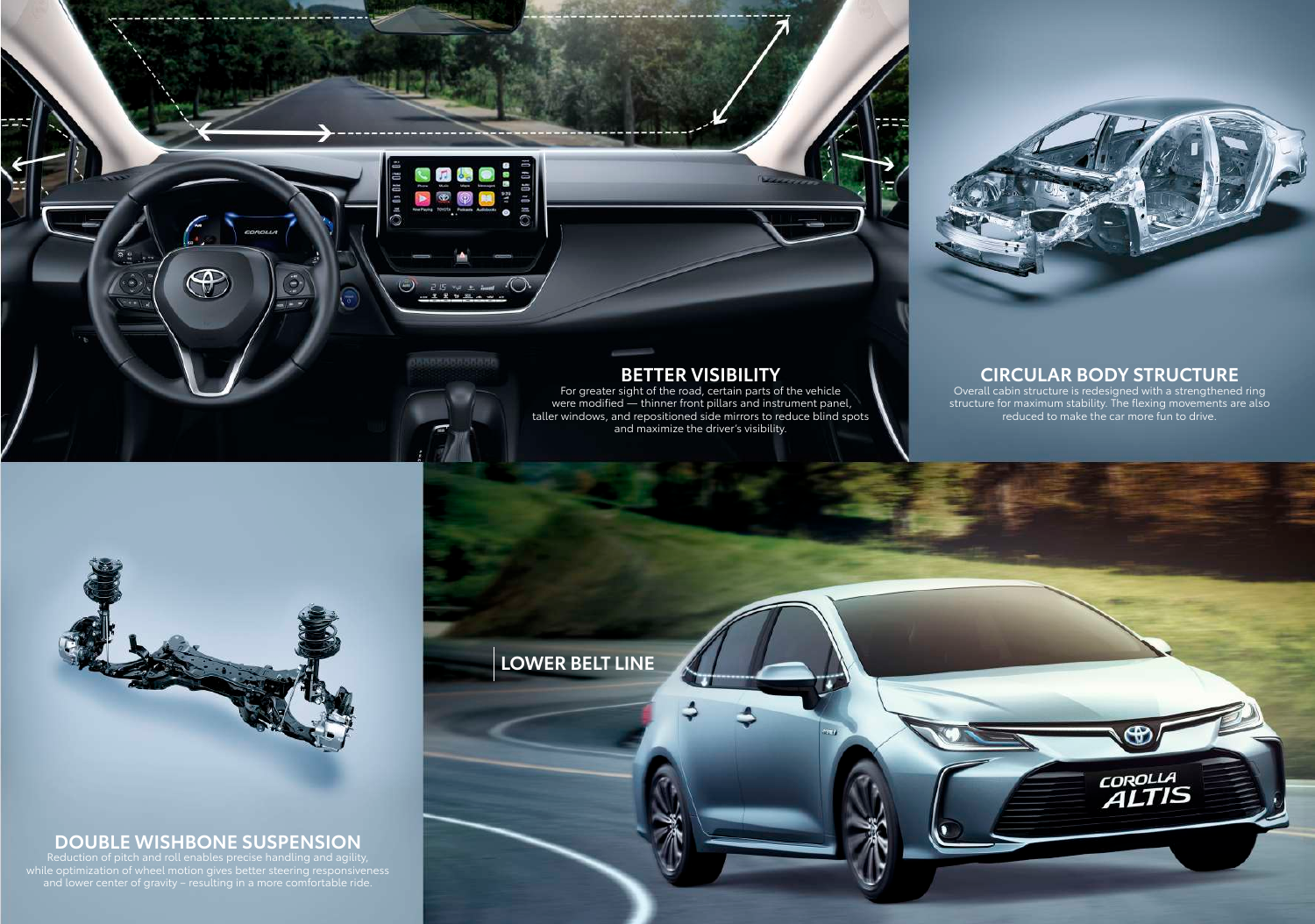

#### **PRE-COLLISION SYSTEM (PCS)**

When your car senses an imminent collision from a sudden stop of the car you're following or from delayed braking on your part, the Pre-Collision System activates instantly to give you a visual and audible warning while arming your brakes in advance, to enable you to stop the car quickly and effectively.

 $\overline{a}$  $\overline{r}$ 



#### **DYNAMIC RADAR CRUISE CONTROL (DRCC)**

When activated, sensors continuously monitor the distance of the vehicle ahead of you and automatically adjusts your cruising speed to maintain a consistently safe distance between you and the vehicle in the front.



#### **AUTOMATIC HIGH BEAM (AHB)**

The Automatic High Beam feature senses oncoming vehicles and automatically toggles your headlights' high and low beams appropriately.



#### **LANE TRACING ASSIST (LTA)**

You may not always be aware when a distraction or the effects of fatigue can cause you to swerve off lane. Lane Tracing Assist and Dynamic Radar Cruise Control aids in keeping you on the right lane. When you're about to swerve off lane, LTA will gently but firmly nudge you back to safety.

#### **LANE DEPARTURE ALERT (LDA)**

With a highly audible beep and an instantly perceptible warning light, the Lane Departure Alert quickly activates when it senses that you're gradually veering away from your proper lane, preventing any potential mishaps.

Toyota Safety Sense

Toyota Safety Sense (TSS) is your indispensable virtual safety margin that intelligently aids your driving right at the most crucial moments. Utilizing the **latest in active-safety technology**, it keeps you and your passengers safe and sound, and away from harm.

(Available for the 1.8L Hybrid variant)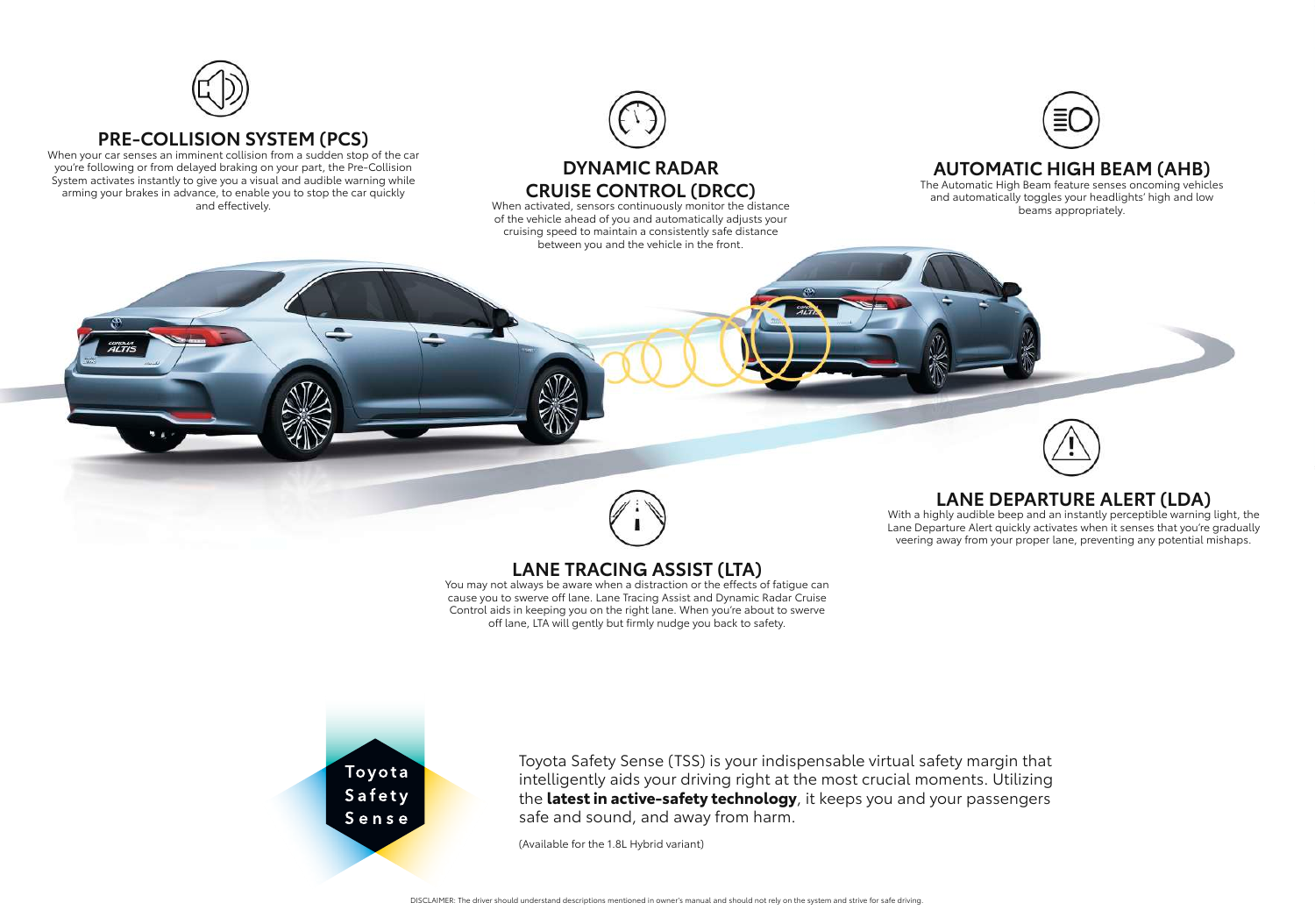



**7 AIRBAGS**

A total of 7 SRS Airbags provide a reliable shield of protection that surrounds the cabin's interior, for protection of the car's occupants.

#### **CLEARANCE AND BACK SONAR**

Some obstacles may not always be visible when you're backing up. The Clearance and Back Sonar provides you with ample audible warning to prevent unwanted dents and allows you to reverse park easily even into tight spaces. (HV and V only)

#### **VEHICLE STABILITY CONTROL**

Drive your Toyota with unprecedented peace of mind in various road conditions with VSC that keeps you and your passengers safe even in the most challenging driving situations; helping you prevent side skids, and assists in stabilizing the vehicle while turning on a tight curve.

#### **BACK MONITOR**

reverse. This makes backing up easy, convenient, and safe. (HV and V only)

ļ

U

AUCK)

Û

Į

O

Ñ



without  $V_{SC}$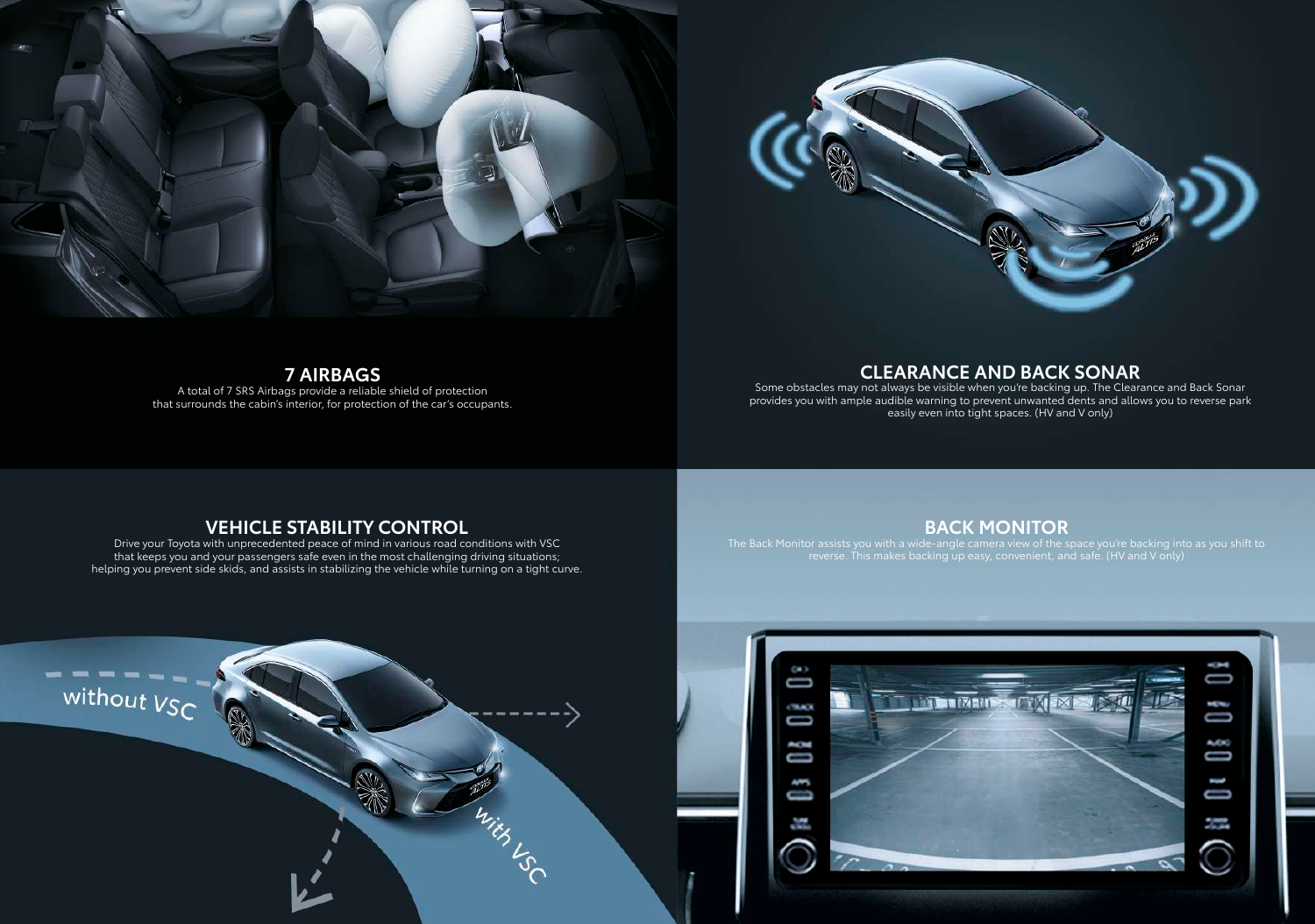

#### **INTERIOR FEATURES**



**AUTO-DIMMING MIRROR** (HV AND V ONLY)



**7" MULTI-INFORMATION DISPLAY** (HV AND V ONLY)



**PUSH START SYSTEM** (HV AND V ONLY)



**REAR COOLER** (HV, V, AND G ONLY)



**ELECTRONIC PARKING BRAKE WITH BRAKE HOLD** (HV AND V ONLY)



**8" DISPLAY AUDIO WITH<br><b>APPLE CARPLAY AND<br><b>ANDROID AUTO**<br>(HV AND V ONLY)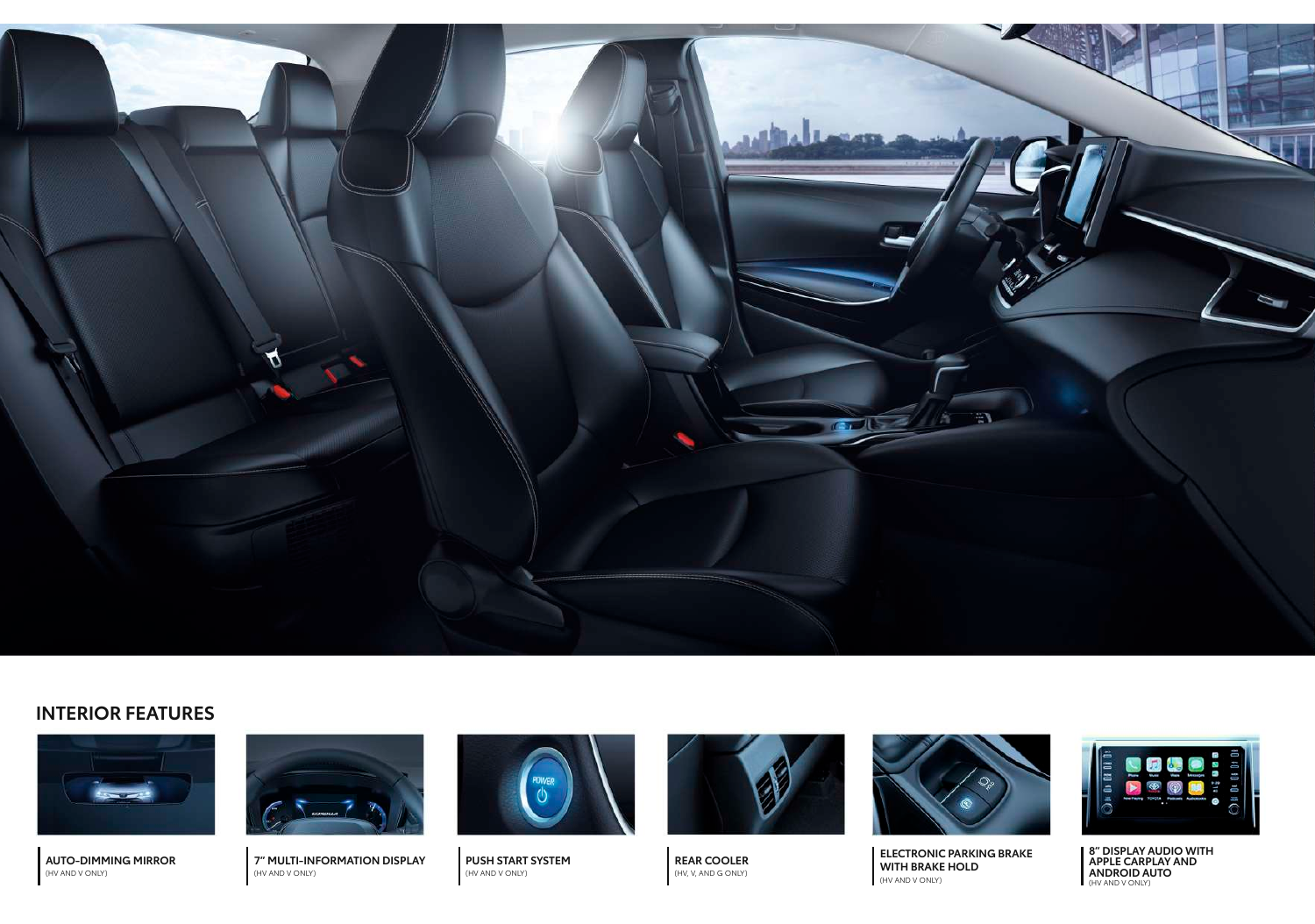

#### **EXTERIOR FEATURES**



**SMART ENTRY** (HV AND V ONLY)



**AUTO-FOLDING SIDE MIRROR** (HV AND V ONLY) **LED REAR COMBINATION LAMPS**





**DAYTIME RUNNING LIGHTS WITH LINE GUIDE** (HV AND V ONLY)



**17" ALLOY WHEELS WITH MACHINED FINISH** (HV AND V ONLY)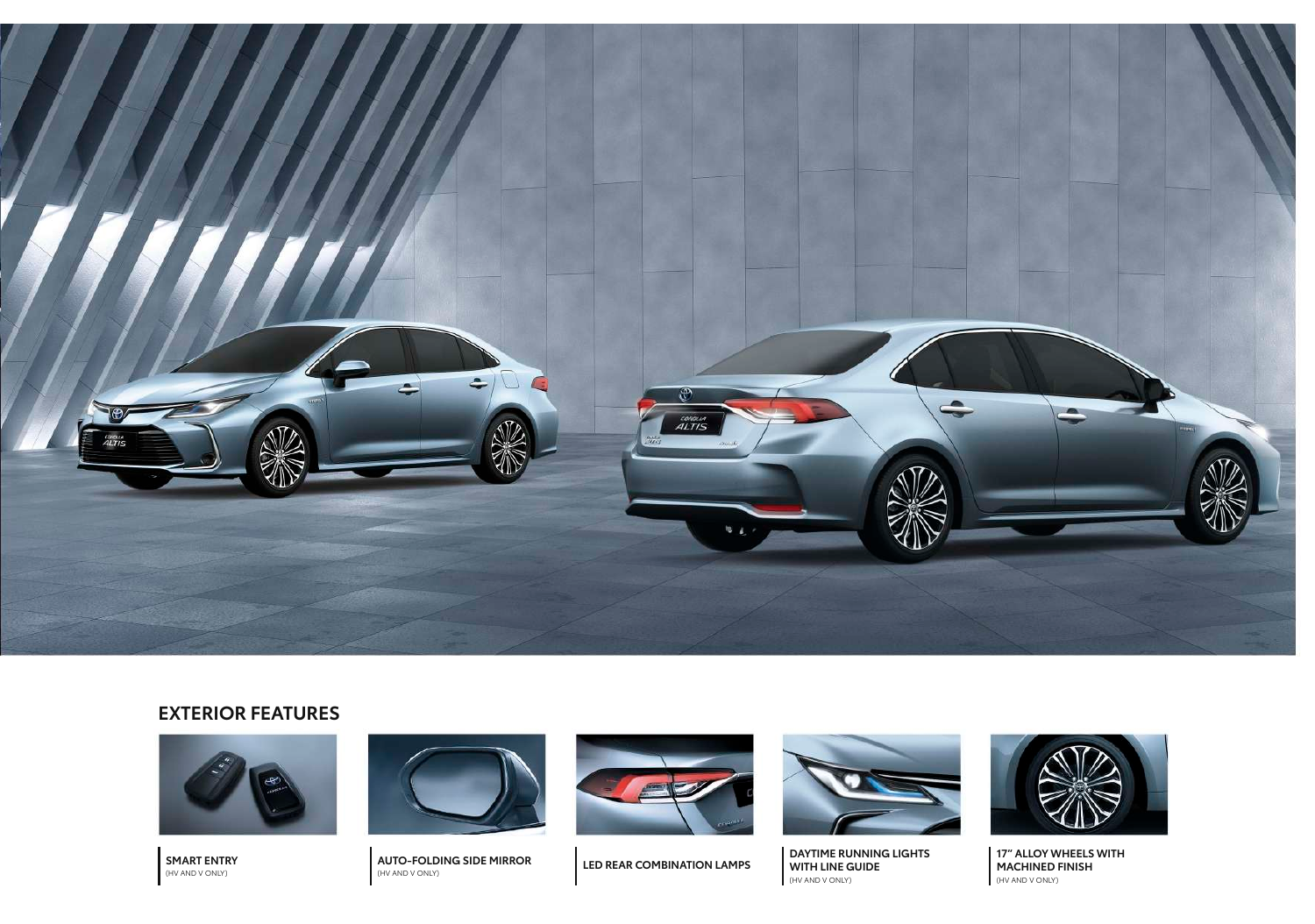

| <b>VARIANT</b>                                 |                                      | 1.8 V HYBRID CVT                                                                                       | 1.6 V CVT                                                                       | 1.6 G CVT                                           | 1.6 E MT                                                 |  |
|------------------------------------------------|--------------------------------------|--------------------------------------------------------------------------------------------------------|---------------------------------------------------------------------------------|-----------------------------------------------------|----------------------------------------------------------|--|
| <b>OVERALL DIMENSIONS</b>                      |                                      |                                                                                                        |                                                                                 |                                                     |                                                          |  |
| Length x Width x Height<br>mm                  |                                      | 4630 x 1780 x 1455<br>4630 x 1780 x 1435                                                               |                                                                                 |                                                     |                                                          |  |
| <b>Wheel Base</b><br>mm                        |                                      | 2700                                                                                                   |                                                                                 |                                                     |                                                          |  |
| <b>ENGINE &amp; TRANSMISSION</b>               |                                      |                                                                                                        |                                                                                 |                                                     |                                                          |  |
| Model                                          |                                      | 2ZR-FXE                                                                                                |                                                                                 | 1ZR-FE                                              |                                                          |  |
| Type                                           |                                      | VVT-I, 4-Cylinder In-Line DOHC,<br>16 Valve + Electric Motor                                           | Dual VVT-I, 4-Cylinder In-Line DOHC, 16 Valve                                   |                                                     |                                                          |  |
| Displacement                                   | ${\sf cc}$                           | 1,798                                                                                                  | 1,598                                                                           |                                                     |                                                          |  |
| Max Output                                     | hp / Rpm                             | 97 @ 5,200                                                                                             | 121 @ 6,000                                                                     |                                                     |                                                          |  |
| Max Torque                                     | Nm / Rpm                             | 142 @ 3,600                                                                                            | 153 @ 5,200                                                                     |                                                     |                                                          |  |
| Motor Generator Max Output                     | hp                                   | 71                                                                                                     |                                                                                 |                                                     |                                                          |  |
| Total System Max Output (with Motor Generator) | hp                                   | 121                                                                                                    | $\sim$                                                                          |                                                     |                                                          |  |
| <b>Fuel Tank Capacity</b>                      | L.                                   |                                                                                                        | 43<br>50                                                                        |                                                     |                                                          |  |
| Transmission<br><b>CHASSIS</b>                 |                                      | Continuous Variable Transmission<br>6-speed Manual                                                     |                                                                                 |                                                     |                                                          |  |
|                                                | Front                                |                                                                                                        |                                                                                 |                                                     |                                                          |  |
| Suspension                                     | Rear                                 | MacPherson Strut Type with Stabilizer<br>Double Wishbone Type with Stabilizer                          |                                                                                 |                                                     |                                                          |  |
| <b>Brakes</b>                                  | Front                                | <b>Ventilated Disc</b>                                                                                 |                                                                                 |                                                     |                                                          |  |
|                                                | Rear                                 | <b>Solid Disc</b>                                                                                      |                                                                                 |                                                     |                                                          |  |
| Tires / Wheels                                 |                                      | 205/55R16 Aluminum Alloy<br>225/45R17 Aluminum Alloy with Machined Finish                              |                                                                                 |                                                     |                                                          |  |
| <b>EXTERIOR</b>                                |                                      |                                                                                                        |                                                                                 |                                                     |                                                          |  |
| Headlamps                                      |                                      |                                                                                                        | Bi-beam LED                                                                     | Halogen Projector                                   |                                                          |  |
| Headlamp Leveling                              |                                      |                                                                                                        | Manual Adjustment                                                               |                                                     |                                                          |  |
| Daytime Running Lights                         |                                      |                                                                                                        | <b>LED Line Guide</b>                                                           | LED                                                 |                                                          |  |
| Front Foglamps                                 |                                      |                                                                                                        | LED with Chrome Plating                                                         |                                                     |                                                          |  |
| <b>Outside Rear View Mirror</b>                |                                      |                                                                                                        | Auto Fold + Power Adjust                                                        |                                                     | Power Adjust<br>Power Fold + Power Adjust                |  |
| Lower Grille                                   |                                      | Gloss Black                                                                                            |                                                                                 |                                                     | Black                                                    |  |
| <b>Intermittent Wiper</b>                      |                                      | Auto Rain Sensing                                                                                      |                                                                                 | with Time Adjustment                                | With                                                     |  |
| Rear Window Defogger                           |                                      | With                                                                                                   |                                                                                 |                                                     |                                                          |  |
| <b>Rear Combination Lamp</b>                   |                                      | <b>Full LED</b>                                                                                        |                                                                                 |                                                     |                                                          |  |
| Door Outside Handle                            |                                      | Chrome                                                                                                 |                                                                                 | Color Keyed                                         |                                                          |  |
| Window Sash Blackout                           |                                      |                                                                                                        | With Chrome Plating                                                             |                                                     | With                                                     |  |
| Antenna                                        |                                      | <b>Rear Glass Printed</b>                                                                              |                                                                                 |                                                     |                                                          |  |
| <b>INTERIOR</b>                                |                                      |                                                                                                        |                                                                                 |                                                     |                                                          |  |
| Seat Material                                  |                                      | Leather                                                                                                |                                                                                 | Fabric                                              |                                                          |  |
| Seats                                          | Front                                |                                                                                                        | 8-Way Power Adj (Driver) / 4-Way Manual Adj (Passenger)                         |                                                     | 6-Way Manual Adj (Driver) / 4-Way Manual Adj (Passenger) |  |
|                                                | Rear                                 |                                                                                                        | 60:40 Split with Center Armrest and Adjustable Headrest x 2 + Fixed Headrest x1 |                                                     | Fixed + Headrest x 3                                     |  |
| Seat Lumbar Support                            |                                      | Power (Driver only)                                                                                    |                                                                                 |                                                     |                                                          |  |
| <b>Instrument Panel Trims</b>                  |                                      | Soft Touch Panels + Silver Plating & Gloss Black Ornament                                              |                                                                                 |                                                     | Soft Touch Panels                                        |  |
| Multi-Information Display                      |                                      |                                                                                                        | 4.2" Color Display<br>7" Color Display                                          |                                                     | Segment Type                                             |  |
| <b>Econo Meter</b>                             |                                      | Hybrid System Indicator                                                                                | <b>Eco Driving Indicator</b>                                                    |                                                     | $\sim$                                                   |  |
| <b>Steering Type</b>                           |                                      |                                                                                                        | Rack and Pinion with Electric Power Steering (EPS)                              |                                                     |                                                          |  |
| <b>Steering Column</b>                         |                                      | with Tilt and Telescopic Adjustments                                                                   |                                                                                 |                                                     |                                                          |  |
| <b>Steering Wheel</b>                          | Material                             |                                                                                                        | 3-Spoke Leather                                                                 |                                                     | 3-Spoke Urethane                                         |  |
|                                                | Switch                               | MID + Audio + Phone + Voice +<br>Dynamic Radar Cruise Control<br>+ Lane Departure Alert                | MID + Audio + Phone + Voice +<br>Cruise Control                                 | MID + Audio + Phone + Voice                         |                                                          |  |
| Rear View Mirror                               |                                      | <b>Auto-Dimming Mirror</b>                                                                             |                                                                                 | Day & Night                                         |                                                          |  |
| Sun Visors                                     |                                      | Mirror with Lamp, Ticket Holder (Driver and Passenger)                                                 |                                                                                 | Mirror, Ticket Holder (Driver and Passenger)        |                                                          |  |
| Rear Sunshade                                  |                                      | With                                                                                                   |                                                                                 |                                                     |                                                          |  |
| Door Inside Handle                             |                                      | <b>Silver Plating</b>                                                                                  |                                                                                 | Black                                               |                                                          |  |
| Parking Brake                                  |                                      | Electronic Parking Brake (EPB) with Brake Hold                                                         |                                                                                 | Lever Type                                          |                                                          |  |
| Shift Knob                                     |                                      | Leather                                                                                                |                                                                                 | <b>PVC</b>                                          |                                                          |  |
| Sequential Shift                               |                                      | $\sim$                                                                                                 |                                                                                 | With Sequential Shift<br>$\sim$                     |                                                          |  |
| Shift Lock System                              |                                      | With Reverse Warning                                                                                   |                                                                                 | $\overline{\phantom{a}}$                            |                                                          |  |
| Door Arm Rest                                  |                                      | Synthetic Leather                                                                                      |                                                                                 | Fabric                                              |                                                          |  |
| Door Trim                                      |                                      | Soft Touch Panel + Matte Black Ornament                                                                |                                                                                 | Soft Touch Panel + Gloss Black<br>Black<br>Ornament |                                                          |  |
| Storage                                        | Glove Box                            |                                                                                                        | With Lamp                                                                       | With                                                |                                                          |  |
|                                                | Rear Console Box<br>Seat Back Pocket |                                                                                                        | Synthetic Leather<br>Driver + Front Passenger                                   | Fabric                                              | Resin                                                    |  |
| <b>Cup Holders</b>                             |                                      |                                                                                                        |                                                                                 |                                                     |                                                          |  |
| <b>Bottle Holders</b>                          |                                      | Front Console x 2 and Rear Armrest x 2<br>Front Console x 2<br>Front x 2 and Rear x 2, Door Integrated |                                                                                 |                                                     |                                                          |  |
|                                                |                                      |                                                                                                        |                                                                                 |                                                     |                                                          |  |

# Scan to know more

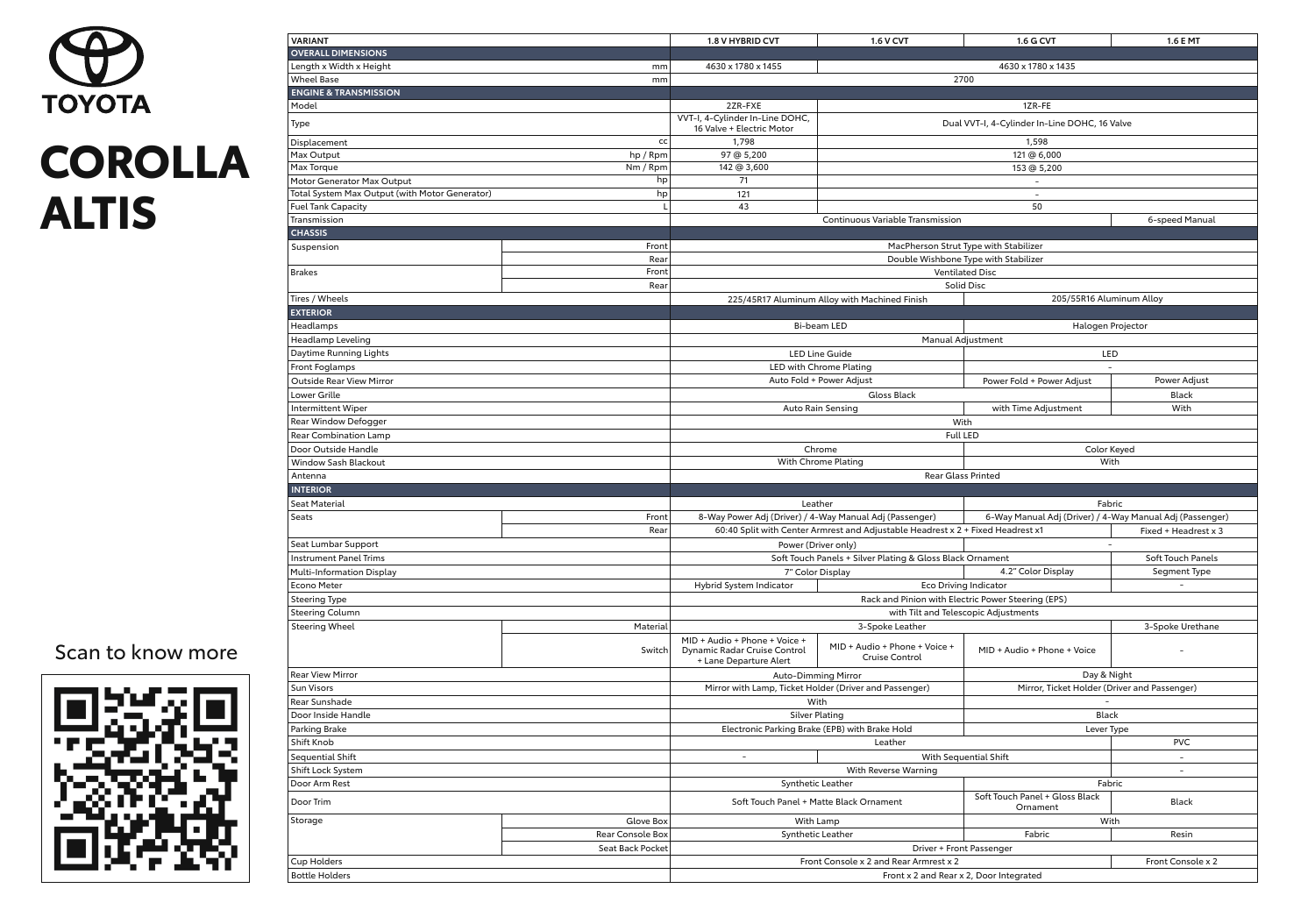| <b>VARIANT</b>                        |                                     |                                                                                                     | <b>1.6 V CVT</b>                       |                                      |                       |  |
|---------------------------------------|-------------------------------------|-----------------------------------------------------------------------------------------------------|----------------------------------------|--------------------------------------|-----------------------|--|
| Illuminated Entry System              |                                     | 1.8 V HYBRID CVT                                                                                    | Room Lamp, Tray, Cupholder, Front Door | 1.6 G CVT                            | 1.6 E MT<br>Room Lamp |  |
| <b>FUNCTION</b>                       |                                     |                                                                                                     |                                        |                                      |                       |  |
| <b>Keyless Entry</b>                  |                                     | <b>Smart Entry</b>                                                                                  |                                        | With                                 |                       |  |
| Ignition System                       |                                     | Push Start                                                                                          |                                        | Rotary                               |                       |  |
| Drive Mode Select                     |                                     | 3 Mode (Sport, Eco, Normal)                                                                         |                                        | $\overline{\phantom{a}}$             |                       |  |
| <b>EV Mode</b>                        |                                     | With                                                                                                |                                        |                                      |                       |  |
| <b>Power Features</b>                 | Windows                             | With (All: One Touch Up and Down with Jam Protection)                                               |                                        |                                      |                       |  |
|                                       | Doorlocks                           | With (Speed Sensing Auto Door Lock)                                                                 |                                        |                                      |                       |  |
| Airconditioning System                |                                     |                                                                                                     | Automatic Climate Control              |                                      | Manual Cooler         |  |
| <b>Rear Aircon Vent</b>               |                                     | With                                                                                                |                                        |                                      |                       |  |
| Light Control System                  |                                     | Auto Light Control + Follow Me Home                                                                 |                                        | Standard + Follow Me Home            |                       |  |
| Cruise Control                        |                                     | Dynamic Radar Cruise Control                                                                        | With                                   |                                      |                       |  |
|                                       | Type                                | 8" Display Audio                                                                                    |                                        | 6.8" Display Audio                   |                       |  |
| Audio System                          | <b>Smart Phone Connectivity</b>     | Apple Carplay + Android Auto + Smart Device Link (SDL) + Miracast<br>T-Link (for Apple and Android) |                                        |                                      |                       |  |
|                                       | Function                            | AM/FM/Bluetooth/USB                                                                                 |                                        | AM/FM/Bluetooth/USB/AUX/CD/DVD       |                       |  |
|                                       | Speakers                            | 4 Speakers + 2 Tweeters                                                                             |                                        |                                      |                       |  |
| <b>Accessory Outlet</b>               |                                     | With 12V Socket                                                                                     |                                        |                                      |                       |  |
| Key Remind Warning                    |                                     | <b>With Buzzer</b>                                                                                  |                                        |                                      |                       |  |
| Light Remind Warning                  |                                     | Buzzer + Autocut                                                                                    |                                        |                                      |                       |  |
| Remote Open Trunk                     |                                     | Driver Seat Release + Key Integrated + Tailgate Button                                              |                                        | Driver Seat Release + Key Integrated |                       |  |
| <b>SAFETY &amp; SECURITY</b>          |                                     |                                                                                                     |                                        |                                      |                       |  |
| <b>Toyota Safety Sense</b>            | Pre-Collision System (PCS)          | With                                                                                                |                                        | $\overline{\phantom{a}}$             |                       |  |
|                                       | Automatic High Beam (AHB)           | With                                                                                                | ٠                                      |                                      |                       |  |
|                                       | Lane Tracing Assist (LTA)           | With + Steering Assist                                                                              |                                        | ÷,                                   |                       |  |
|                                       | Lane Departure Alert (LDA)          |                                                                                                     | $\sim$                                 |                                      |                       |  |
|                                       | Dynamic Radar Cruise Control (DRCC) | With                                                                                                |                                        |                                      |                       |  |
| <b>SRS Airbags</b>                    |                                     | Driver, Passenger, Side, Curtain Shield, Knee (Driver)                                              |                                        |                                      |                       |  |
| ABS (Anti-Lock Brake System)          |                                     | With Electronic Brake Force Distribution (EBD)                                                      |                                        |                                      |                       |  |
| Vehicle Stability Control             |                                     | With                                                                                                |                                        |                                      |                       |  |
| <b>Hill Start Assist</b>              |                                     | With                                                                                                |                                        |                                      |                       |  |
| Seatbelts                             | Front                               | 3pt. ELR x 2 with Pretensioner and Force Limiter                                                    |                                        |                                      |                       |  |
|                                       | Rear                                | $3pt.$ ELR $\times$ 3                                                                               |                                        |                                      |                       |  |
| <b>Child Restraint System</b>         |                                     | Tether Anchor x 2 + ISOFIX x 2                                                                      |                                        |                                      |                       |  |
| High Mount Stop Lamp                  |                                     | LED                                                                                                 |                                        |                                      |                       |  |
| TVSS (Toyota Vehicle Security System) |                                     | Alarm with Immobilizer                                                                              |                                        | Alarm                                |                       |  |
| <b>Back Monitor</b>                   |                                     | With                                                                                                |                                        | $\overline{\phantom{a}}$             |                       |  |
| <b>Clearance and Back Sonar</b>       |                                     | With<br>$\sim$                                                                                      |                                        |                                      |                       |  |
|                                       |                                     |                                                                                                     |                                        |                                      |                       |  |

| <b>COLOR NAME</b>         | G |  |
|---------------------------|---|--|
| Platinum White Pearl Mica |   |  |
| Super White II            |   |  |
| Silver Metallic 1         |   |  |
| Celestite Gray Metallic   |   |  |
| Attitude Black Mica       |   |  |
| Red Mica Metallic         |   |  |

Disclaimer: Toyota Motor Philippines Corporation reserves the right to change the vehicle specifications without prior notice.

**ToyotaMotorPhilippines** ToyotaMotorPH





**SUPER WHITE II**







**ATTITUDE BLACK MICA**



**RED MICA METALLIC**



www.toyota.com.ph TOYOTA MOTOR PHILIPPINES CORPORATION

> Customer Assistance Center Hotline (CAC): 8819-2912 ITEM # 102-2104-04B